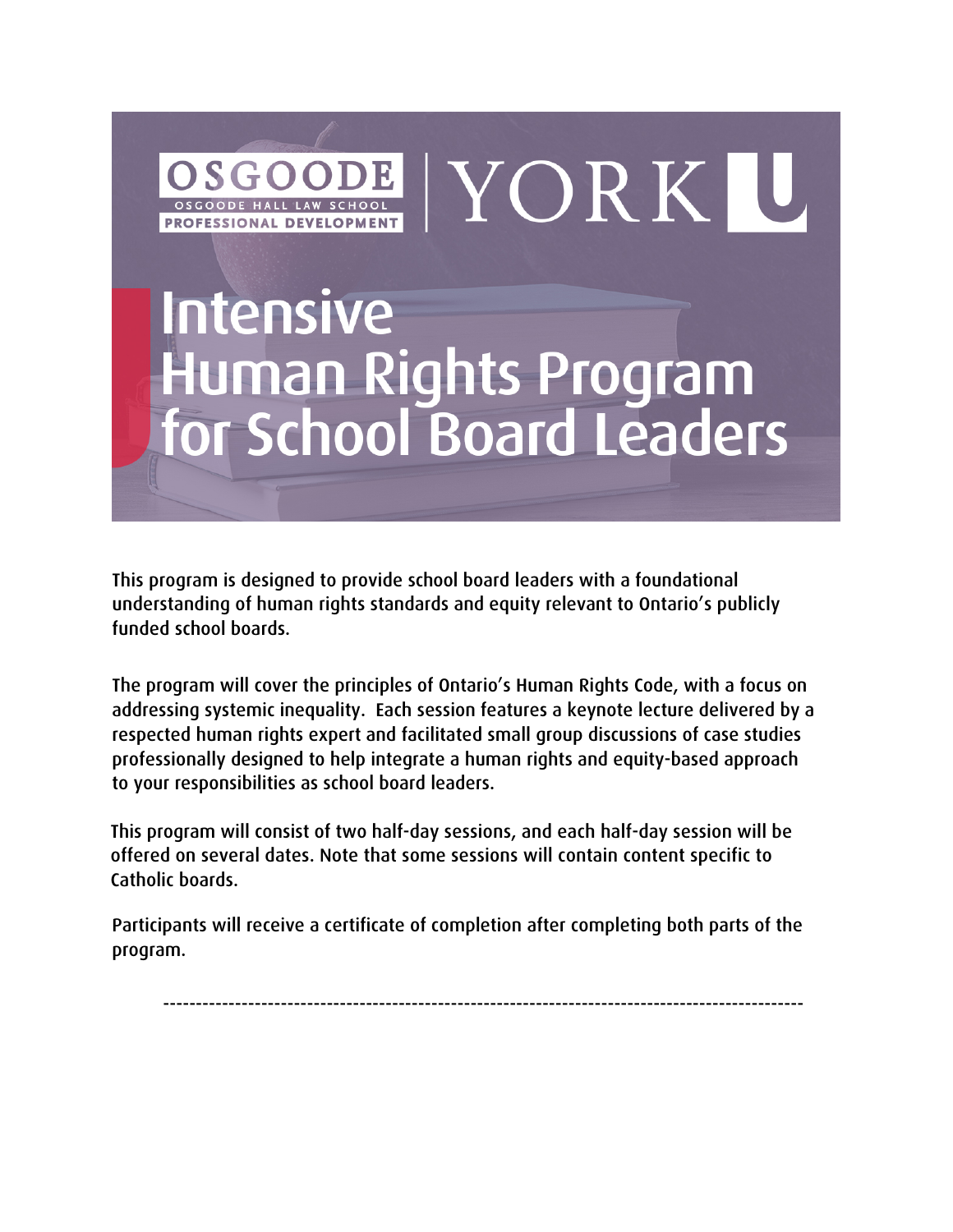## PROGRAM

| Developed in Consultation w/ OPSBA,<br><b>Public Board Council of OSTA-AECO</b>                                                                                                       | Developed in Consultation w/ OCSTA,<br><b>Catholic Board Council of OSTA-AECO</b>              |
|---------------------------------------------------------------------------------------------------------------------------------------------------------------------------------------|------------------------------------------------------------------------------------------------|
| Part 1 offered on:<br>Wed, December 16, 8:30am - 12:00pm<br>Mon, January 25, 5:30 - 9:00pm                                                                                            | Part 1 offered on:<br>Fri, January 15, 8:30am - 12:30pm                                        |
| Welcome and program overview Land<br>acknowledgment and facilitated exercise                                                                                                          | Opening prayer<br>Welcome and program overview Land<br>acknowledgment and facilitated exercise |
| Part A: Perspectives on students'<br>experiences of discrimination<br>and systemic inequities                                                                                         | Part A: Perspectives on students'<br>experiences of discrimination<br>and systemic inequities  |
| Part B: Public Board Council,<br>Ontario Student Trustees'                                                                                                                            | Part B: Catholic Board Council, Ontario<br>Student Trustees' Association presentation          |
| Association                                                                                                                                                                           | Presentation by a Representative of the<br>Assembly of Catholic Bishops of Ontario             |
| Speaker: Njeri Sojourner-Campbell, Hicks Morley Hamilton Stewart Storie LLP<br>"Principled Leadership: School Board Leaders, Anti-Black Racism,<br>and the Ontario Human Rights Code" |                                                                                                |
| Case studies - discussion in facilitated small groups                                                                                                                                 |                                                                                                |
| Wrap-up and evaluation                                                                                                                                                                |                                                                                                |
| Part 2 dates TBD                                                                                                                                                                      |                                                                                                |
| Welcome and program overview<br>Land acknowledgment                                                                                                                                   |                                                                                                |
| Lecture: Indigenous rights and legal issues that arise in relation<br>to anti-Indigenous racism                                                                                       |                                                                                                |
| Panel: Indigenous and racialized Trustees' perspectives on<br>combatting racism and systemic inequities                                                                               |                                                                                                |
| Case studies – discussion in facilitated small groups                                                                                                                                 |                                                                                                |
| Wrap-up and evaluation form                                                                                                                                                           |                                                                                                |